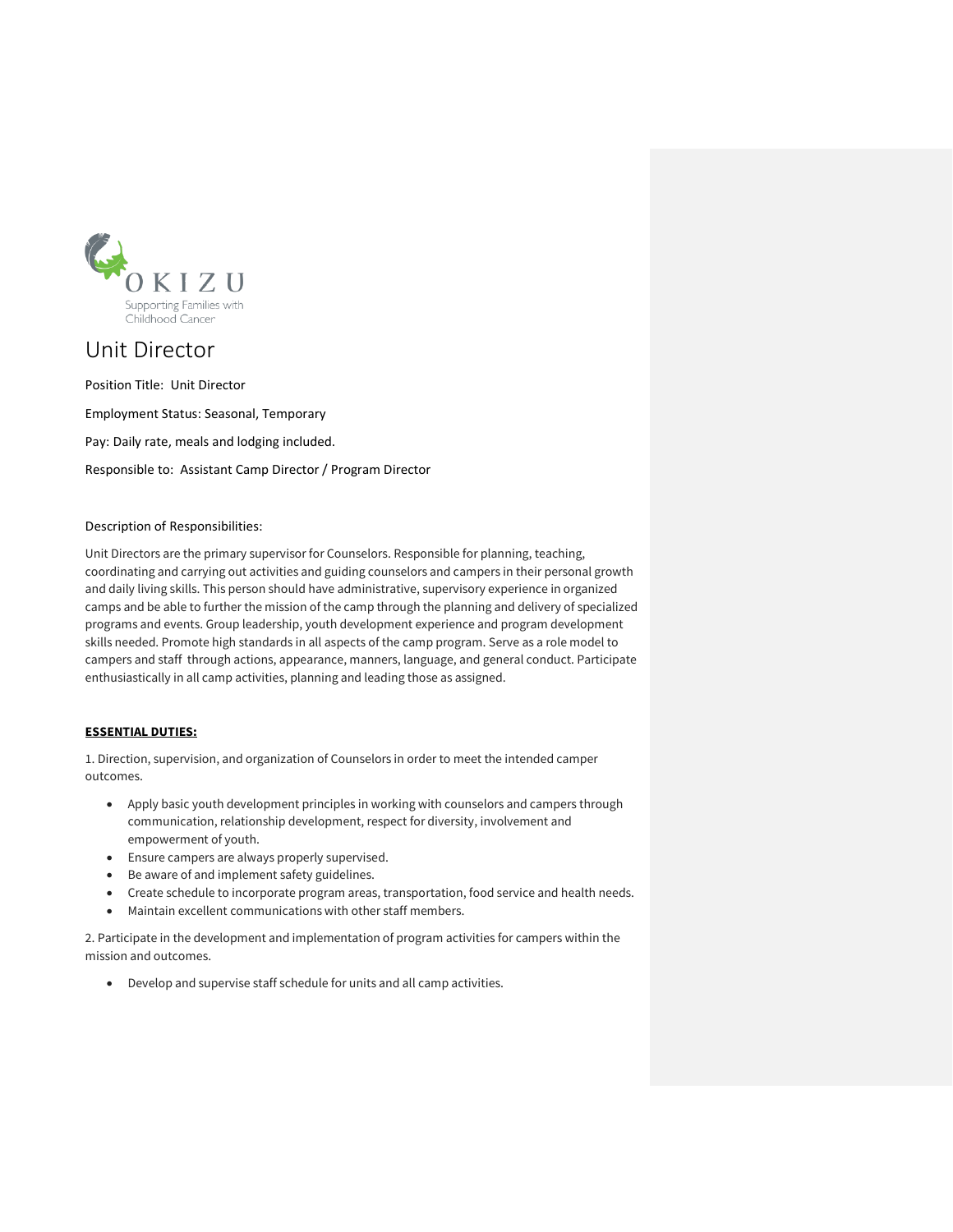- Responsible for leading and assisting with activities and leadership development.
- Actively participate in all program areas.
- Provide for the progression of activities within the group interests and abilities.
- Get to know the campers in the unit and help them grow as a community as well as an individual.
- Lead daily Community Circles to enhance teamwork.
- Deliver outdoor skills programming appropriate for the age and ability of the campers.

3. Maintain high standards of health and safety in all activities for campers and staff.

- Oversight of counselors within a unit.
- Regularly monitor work of unit staff.
- Provide feedback and guidance to unit staff.
- Provide recommendations and concerns to Assistant Camp Director regarding staff performance.
- Ensure that unit staff are caring for campers' health needs.
- Be alert to campers and staff needs and assist them with personal and/or health problems, and discuss with health staff and/or Camp Director when appropriate.
- Be alert to equipment and facilities to ensure proper utilization, care, and maintenance is adhered to; report and repairs needed promptly.
- Report accidents and incidents promptly.
- Ensure that ACA standards, state codes, and guidelines from Okizu are being followed.

4. Participate as a member of the camp PULSE team to plan, direct, and supervise evening programs, special events, overnights, and other all-camp activities and camp functions

- Work with Program Director and Program Specialists to develop a program curriculum, awards programs, and leadership programs.
- Assist in the planning of any special events at camp.
- Submit a Unit Director report at the end of the season.

6. Accept other duties as assigned.

- Assisting staff on site
- Maintenance upon request

## **JOB REQUIREMENTS:**

#### **Required Experience:**

- Previous experience in residential camping.
- Current certification in first aid and CPR.
- Minimum six weeks previous experience in a management or supervisory position.
- Prior experience in the development and delivery of recreational programs.

**Commented [SC1]:** This points wording is a little hard to follow